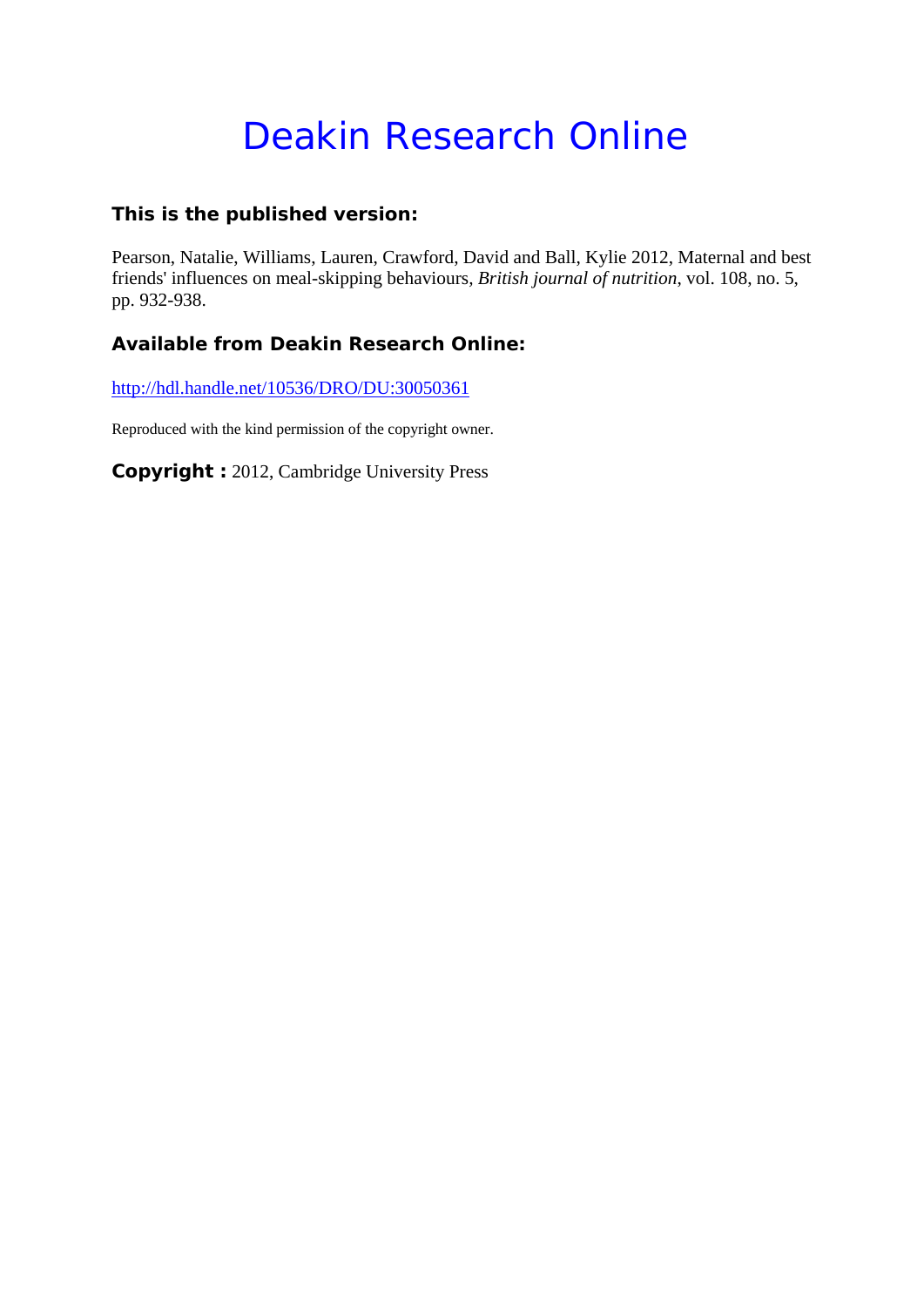## Maternal and best friends' influences on meal-skipping behaviours

Natalie Pearson $^{1,2*}$ , Lauren Williams $^2$ , David Crawford $^2$  and Kylie Ball $^2$ 

<sup>1</sup>School of Sport, Exercise and Health Sciences, Loughborough University, Loughborough, Leicestershire LE11 3TU, UK  $^2$ Centre for Physical Activity and Nutrition Research, School of Exercise and Nutrition Sciences, Deakin University, Burwood, VIC, Australia

(Submitted 15 April 2011 – Final revision received 13 October 2011 – Accepted 13 October 2011 – First published online 31 January 2012)

#### Abstract

Skipping meals is particularly common during adolescence and can have a detrimental effect on multiple aspects of adolescent health. Understanding the correlates of meal-skipping behaviours is important for the design of nutrition interventions. The present study examined maternal and best friends' influences on adolescent meal-skipping behaviours. Frequency of skipping breakfast, lunch and dinner was assessed using a Web-based survey completed by 3001 adolescent boys and girls from years 7 and 9 of secondary schools in Victoria, Australia. Perceived best friend and maternal meal skipping, modelling of healthy eating (eating healthy food, limiting junk food, eating fruit and vegetables) and weight watching were assessed. Best friend and maternal factors were differentially associated with meal-skipping behaviours. For example, boys and girls who perceived that their best friend often skipped meals were more likely to skip lunch (OR = 2·01, 95 % CI 1·33, 3·04 and OR = 1·93, 95 % CI 1·41, 2·65;  $P$ <0·001). Boys and girls who perceived that their mother often skipped meals were more likely to skip breakfast (OR = 1.48, 95% CI 1.01, 2.15;  $P \le 0.05$  and OR = 1.93, 95% CI 1.42, 2.59;  $P<0.001$ ) and lunch (OR = 2.05, 95% CI 1.35, 3.12 and OR = 2.02, 95% CI 1.43, 2.86;  $P<0.001$ ). Educating adolescents on how to assess and interpret unhealthy eating behaviours that they observe from significant others may be one nutrition promotion strategy to reduce meal-skipping behaviour. The involvement of mothers may be particularly important in such efforts. Encouraging a peer subculture that promotes regular consumption of meals and educates adolescents on the detrimental impact of meal-skipping behaviour on health may also offer a promising nutrition promotion strategy.

Key words: Maternal influences: Best friends: Adolescents: Meal skipping: Breakfast: Lunch: Dinner

Nutrition plays a critical role in adolescent health and development. Adolescence is a time when the physiological need for a high nutritional quality diet is particularly important, not least because of the rapid growth (stature and weight) spurt experienced during this developmental phase $(1,2)$ . However, adolescence is also a period of increased autonomy, and is often characterised by exploratory and sometimes unhealthy and erratic eating behaviours, such as meal skipping and snack $ing^{(3,4)}$ . Skipping meals is particularly common during middle and late adolescence<sup>(4)</sup>. Breakfast is the meal most often skipped<sup> $(5,6)$ </sup>. A number of studies have shown that girls are more likely to skip meals than are boys<sup> $(6-9)$ </sup>. Skipping meals can have a significant impact upon adolescent health. For example, meal skipping is an unhealthy method of weight control<sup> $(10)$ </sup>, is related to poorer diet quality and suboptimal nutrient intakes $^{(11,12)}$ , can interfere with cognition and learning among children<sup> $(13)$ </sup>, is associated with mental distress and impaired academic performance among adolescents<sup>(14)</sup>, and has been implicated in the development of obesity(15,16). Furthermore, evidence suggests that eating habits and behaviours during adolescence track into adulthood $^{(17,18)}$ . Given such evidence, decreasing the frequency of meal skipping among adolescents is an important target for nutrition interventions. In order to develop effective interventions aimed at reducing meal skipping, it is important to have a detailed understanding of the determinants of these behaviours.

Adolescents' eating behaviours are known to be strongly influenced by their social environments, which include family, friends and peer networks<sup> $(4,19)$ </sup>. The family is a critical context for the development of eating behaviours, and parents play a key role in the establishment and maintenance of their child's eating behaviours<sup> $(4,20)$ </sup>. Previous research has identified numerous pathways by which parents may shape the eating behaviours of their children. For example, a plethora of research has shown parental modelling of eating behaviours (e.g. consumption of fruit, vegetables and fats) to be a key determinant of adolescent consumption of these same foods(19,21,22). In a recent review, parental breakfast eating and living in two-parent families were found to be the correlates most often associated with adolescents' breakfast

\* Corresponding author: N. Pearson, fax  $+44$  1509 226301, email n.l.pearson@lboro.ac.uk

Abbreviation: YEP, Youth Eating Patterns.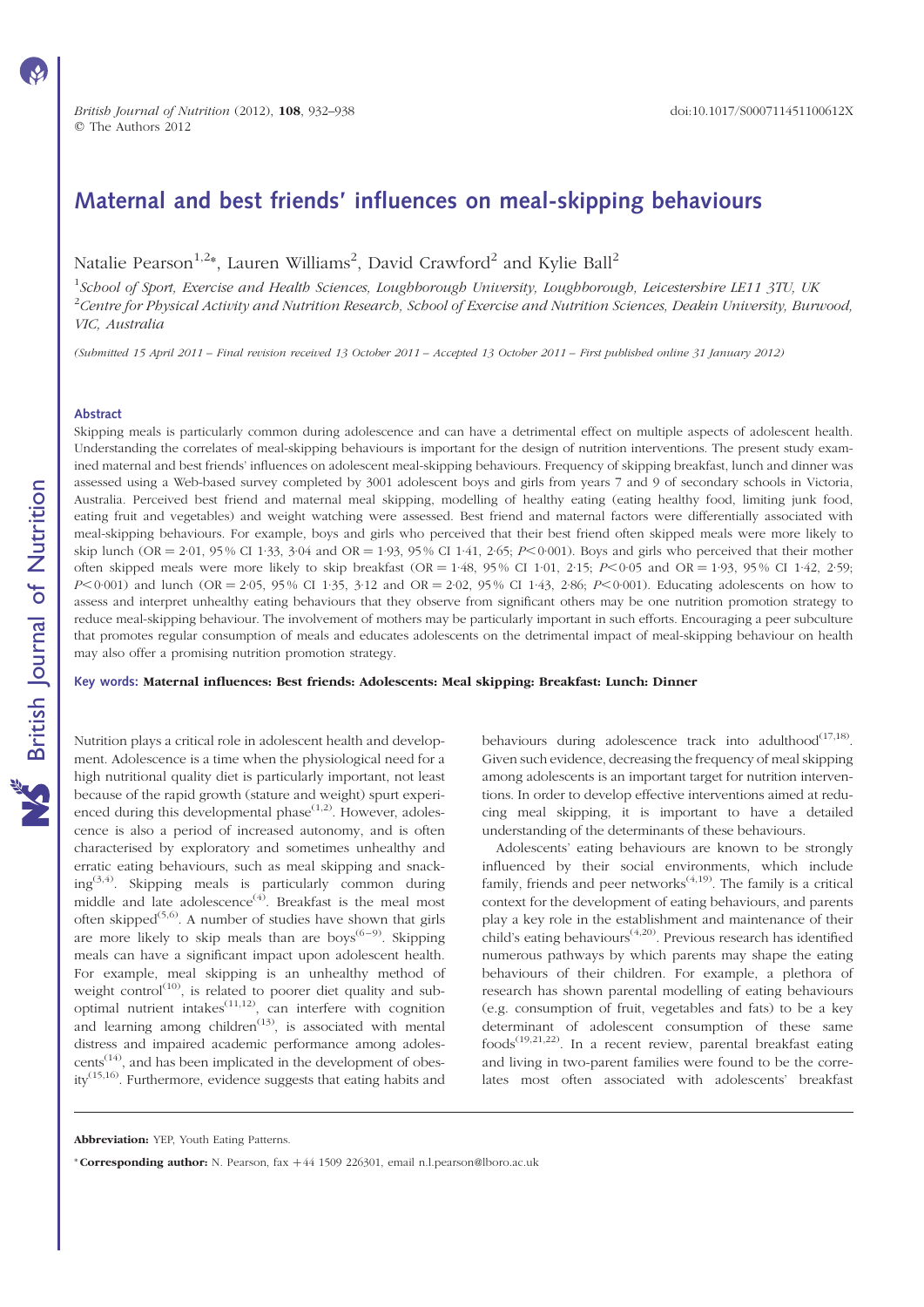consumption. There is much less evidence, however, of the correlates of other meal-skipping behaviours<sup> $(23-25)$ </sup>.

While research has shown that parental influence on health behaviours is maintained as children age and leave the home<sup> $(26)$ </sup>, the influence of friends and peers becomes increasingly salient<sup>(4)</sup>. Adolescents spend a substantial amount of time with friends, and some research has shown that adolescents report that the attitudes, encouragement and behaviours of friends and peers influence their food choice and eating behaviours<sup> $(27-30)$ </sup>. Examining social influences on meal-skipping behaviours is difficult because adolescents may not be aware of these social influences. Furthermore, social influences on meal-skipping behaviours may be indirect, rather than direct<sup> $(4,31)$ </sup>. For example, it could be hypothesised that adolescents who perceive that their mother or best friend eats a healthy diet are less likely to skip meals, because skipping meals is an unhealthy eating behaviour. Few studies, however, have examined such associations, and few studies have concurrently examined the relative associations of parental and best friends' characteristics with adolescent eating behaviours<sup> $(32,33)$ </sup>, or examined meal-skipping behaviours other than breakfast. Therefore, the present study aimed to examine maternal and best friend correlates of skipping breakfast, lunch and dinner among adolescent boys and girls.

#### **Methods**

#### Study procedure

Data were drawn from the Youth Eating Patterns (YEP) study. In 2004 and 2005, all co-educational state (government) and Catholic secondary schools (years  $7-12$ ) with enrolments over 200, located in the southern metropolitan region of Melbourne and the non-metropolitan region of Gippsland, to the east of Melbourne, were invited to participate in the study. Of the seventy schools (forty-seven metropolitan and twentythree non-metropolitan) that met these criteria, thirty-seven schools (twenty metropolitan and seventeen non-metropolitan) agreed to participate. The YEP survey is an online food habits survey and was administered by teachers during a class when students had access to computers. Study procedures were approved by the Ethics Committee of Deakin University and the Victorian Department of Education and Training and the Catholic Education Office. A detailed description of the YEP survey, participant recruitment and study procedures have been described in previous publications<sup> $(25,34)$ </sup>

#### **Participants**

All students ( $n$  9842) from year 7 (aged 12–13 years) and year 9 (aged 14– 15 years) from participating secondary schools were invited to complete the online survey. Teachers distributed parental consent forms via students, asking permission for their child to participate in the study. The consent form also asked parents to provide information about their family circumstances (e.g. marital status, education level, employment status, number of children). Parental consent was obtained for 4502 (46 %) of all eligible students. Online surveys were completed by 3264 adolescents (33 %). Due to incomplete data on one or more of the variables of interest, 263 adolescents were excluded from analyses for the present study.

#### Measures

The YEP survey collected information on demographic characteristics of adolescents including date of birth, school year and sex.

#### Skipping meals

Meal skipping was assessed by asking adolescents how often over the past month they had: 'skipped breakfast', 'skipped lunch' and 'skipped dinner'. Possible responses were 'not in the last month', 'once/twice a month', 'once/twice a week', 'most days' or 'every day'. Frequencies for all responses are displayed in Table 1. Adolescents were categorised as 'skippers' if they reported skipping meals on 'most days' or 'every day'. Categories for 'skippers' have previously been used from this dataset; for consistency, the same cut points were used in the present study<sup> $(8,25)$ </sup>.

#### Best friend and maternal factors

Adolescents were asked to provide a rating of their agreement with two questions about their best friends and the same two questions about their mother: 'my best friend/mother often skips meals' and 'my best friend/mother watches their weight'. Response options were given on a three-point Likert scale: (1) disagree, (2) not sure, (3) agree (see Table 1 for frequencies for all responses). Best friend/maternal skipping meals and best friend/mother watching their weight were collapsed into two groups: disagree/not sure  $v$ . agree.

Perceived modelling of healthy eating of best friends and mothers was assessed with items developed specifically for the present study. For each, the adolescent provided a rating of their agreement with four separate statements: 'my best friend/mother eats healthy food', 'limits junk foods', 'eats vegetables most days' and 'eats fruit most days' (1) disagree, (2) not sure or (3) agree (see Table 1 for frequencies for all responses). Each item was recoded as (1) agree and (0) disagree/not sure. Then, two variables were created by summing the four items (Cronbach's  $\alpha = 0.77$  for perceived modelling of healthy eating by best friend and Cronbach's  $\alpha = 0.71$  for perceived modelling of healthy eating by mother), and then dichotomising by the median into high and low modelling.

#### Statistical analysis

All analyses were conducted using Stata 11 (Stata Corporation, College Station, TX, USA, 2003). Descriptive statistics including frequencies, means and standard deviations were calculated for all study variables according to sex and year level of adolescent participants.

Bivariate logistic regression analyses (model 1) were conducted to examine associations between the best friend and maternal variables and adolescent meal skipping. All predictor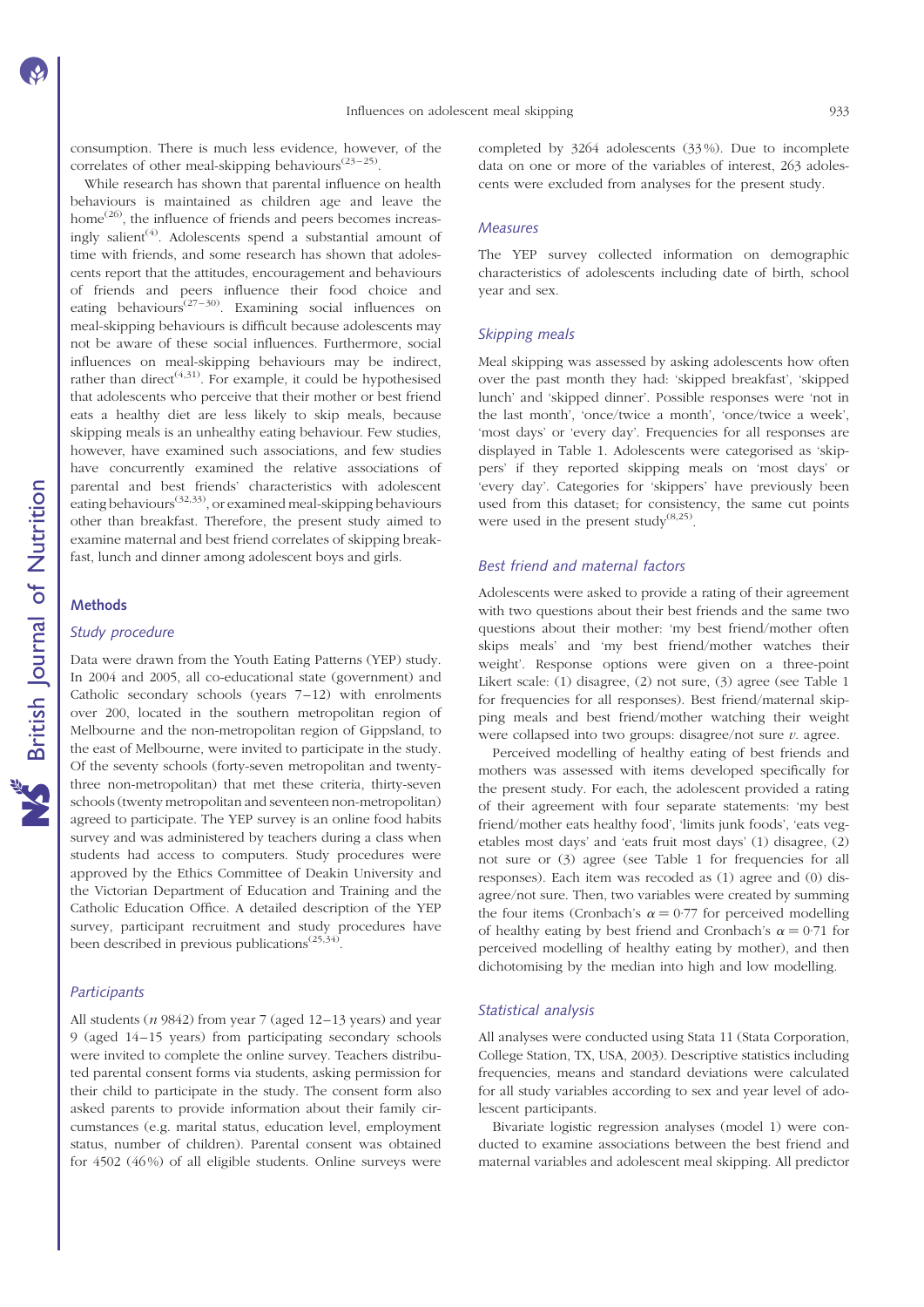#### Table 1. Description of all variables before dichotomisation for analyses<sup>\*</sup>

|                                             |               | Sex              | School year     |                 |  |
|---------------------------------------------|---------------|------------------|-----------------|-----------------|--|
|                                             | Boys (n 1390) | Girls (n 1611)   | Year 7 (n 1835) | Year 9 (n 1166) |  |
| Skips breakfast (%)                         |               |                  |                 |                 |  |
| Not in the last month                       | $61-1$        | 45.4             | 54.6            | 49.6            |  |
| Once/twice a month                          | 14.2          | $16-8$           | $14-6$          | 17.2            |  |
| Once/twice a week                           | 9.5           | 14.4             | 12.1            | 12.2            |  |
| Most days                                   | 11.3          | $18-1$           | $14-6$          | $15-4$          |  |
| Every day                                   | 3.9           | $5-3$            | 4.1             | $5-6$           |  |
| Skips lunch (%)                             |               |                  |                 |                 |  |
| Not in the last month<br>Once/twice a month | 58.9<br>20.6  | 49.2<br>$21 - 7$ | 55.0<br>20.4    | 51.8<br>22.6    |  |
| Once/twice a week                           | $10-6$        | $15-6$           | $13-3$          | 13.3            |  |
| Most days                                   | 7.6           | 10.9             | 9.1             | 9.6             |  |
| Every day                                   | 2.3           | 2.6              | 2.2             | 2.7             |  |
| Skips dinner (%)                            |               |                  |                 |                 |  |
| Not in the last month                       | 87.6          | 80.5             | $86 - 6$        | 79.3            |  |
| Once/twice a month                          | 7.9           | 12.2             | 8.3             | 13.3            |  |
| Once/twice a week                           | 2.3           | $5-2$            | 2.8             | $5-3$           |  |
| Most days                                   | 1.2           | 1.3              | 1.5             | 0.9             |  |
| Every day                                   | $1-0$         | 0.8              | 0.8             | 1.2             |  |
| Best friend often skips meals (%)           |               |                  |                 |                 |  |
| <b>Disagree</b>                             | 39.2          | 46.5             | 43.9            | 41.8            |  |
| Not sure                                    | 45.0          | 30.9             | 37.6            | 37.2            |  |
| Agree                                       | $15-8$        | 22.6             | $18-5$          | 21.0            |  |
| Best friend eats healthy food (%)           |               |                  |                 |                 |  |
| Disagree                                    | 12.2          | 12.9             | 9.9             | $16-8$          |  |
| Not sure                                    | 47.3          | 32.2             | 38.9            | 39.5            |  |
| Agree                                       | 40.5          | 54.9             | 51.2            | 43.7            |  |
| Best friend limits junk foods (%)           | 22.8          | $23-1$           | 21.6            | 27.4            |  |
| <b>Disagree</b><br>Not sure                 | 51.7          | 42.3             | 48.3            | 44.1            |  |
| Agree                                       | $25-5$        | $34 - 6$         | $30-1$          | 28.5            |  |
| Best friend eats vegetables most days (%)   |               |                  |                 |                 |  |
| Disagree                                    | $13-4$        | 11.9             | 12.2            | 13.2            |  |
| Not sure                                    | 49.4          | 35.5             | 42.6            | 40.9            |  |
| Agree                                       | 37.2          | 52.6             | 45.2            | 45.9            |  |
| Best friend eats fruit most days (%)        |               |                  |                 |                 |  |
| <b>Disagree</b>                             | $13-7$        | $14-5$           | $13-1$          | $15-7$          |  |
| Not sure                                    | 49.2          | 25.4             | 32.7            | $34-6$          |  |
| Agree                                       | 37.1          | $60 - 1$         | 54.2            | 49.7            |  |
| Best friend watches their weight (%)        |               |                  |                 |                 |  |
| <b>Disagree</b>                             | 23.3          | 23.4             | $20 - 7$        | 27.6            |  |
| Not sure                                    | 48.7          | 35.9             | 43.4            | 39.4            |  |
| Agree                                       | 28.0          | $40-7$           | 35.9            | 33.0            |  |
| Mother often skips meals (%)                |               |                  |                 |                 |  |
| <b>Disagree</b>                             | 57.1          | $60 - 4$         | $55-5$          | 57.9            |  |
| Not sure                                    | $27 - 7$      | 24.2             | 25.9            | 25.8            |  |
| Agree                                       | $15-2$        | $15-4$           | $18-6$          | $16-3$          |  |
| Mother eats healthy food (%)<br>Disagree    | 2.9           | 2.9              | 2.2             | 3.9             |  |
| Not sure                                    | $15-3$        | 14.3             | 14.3            | $15-5$          |  |
| Agree                                       | 81.8          | 82.8             | 83.5            | $80 - 6$        |  |
| Mother limits junk foods (%)                |               |                  |                 |                 |  |
| Disagree                                    | $5 - 1$       | $5-8$            | 4.5             | 6.9             |  |
| Not sure                                    | 18.9          | $17-7$           | $18-1$          | $18-5$          |  |
| Agree                                       | 76.0          | $76-5$           | 77.4            | 74.6            |  |
| Mother eats vegetables most days (%)        |               |                  |                 |                 |  |
| <b>Disagree</b>                             | 2.4           | 2.1              | 1.9             | 2.7             |  |
| Not sure                                    | $12-5$        | 7.1              | 9.2             | $10-2$          |  |
| Agree                                       | $85 - 1$      | $90-8$           | 88.9            | 87.1            |  |
| Mother eats fruit most days (%)             |               |                  |                 |                 |  |
| Disagree                                    | 4.7           | 5·6              | 4.4             | $6-3$           |  |
| Not sure                                    | 22.1          | 19.2             | 20.8            | 19.9            |  |
| Agree                                       | 73.2          | 75.2             | 74.8            | 73.8            |  |
| Mother watches her weight (%)               |               |                  |                 |                 |  |
| Disagree                                    | 4.9           | 9.4              | $6-3$           | 9.1             |  |
| Not sure                                    | $30 - 6$      | 29.3             | 29.2            | $31 - 1$        |  |
| Agree                                       | 64.5          | 61.3             | 64.5            | 59.8            |  |

Skipping meals: adolescents were categorised as 'skippers' (of breakfast, lunch, dinner) if they reported skipping meals on 'most days' or\* "\$<br>every day' for analyses. Variables best friend/mother often skips meals and bes groups: disagree/not sure v. agree for analyses. Best friend and maternal modelling of healthy eating variables were created from the variables 'my best friend/mother eats healthy food', 'limits junk foods', 'eats vegetables most days' and 'eats fruit most days'. Each item was<br>recoded as (1) 'agree' and (0) disagree/not sure. Two variables were then created ceived modelling of healthy eating by best friend and Cronbach's  $\alpha$  = 0·71 for perceived modelling of healthy eating by mother), and then<br>dichotomising by the median into high and low modelling.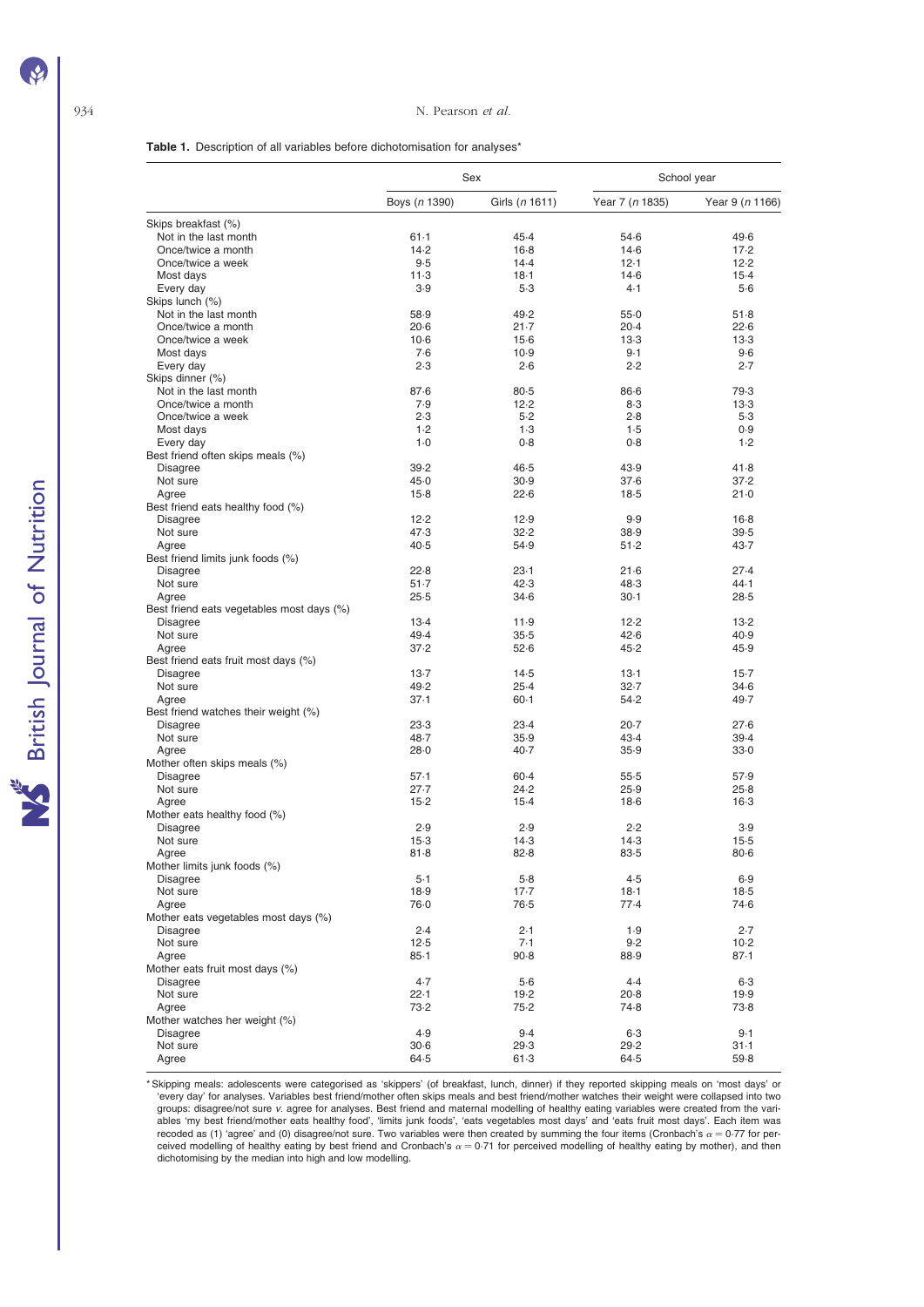|                                                      |               | Sex            | School year     |                 |  |
|------------------------------------------------------|---------------|----------------|-----------------|-----------------|--|
|                                                      | Boys (n 1390) | Girls (n 1611) | Year 7 (n 1835) | Year 9 (n 1166) |  |
| Outcome variables (% skips)                          |               |                |                 |                 |  |
| Skipping breakfast                                   | $15.1***$     | $23.4***$      | 18.7            | 19.0            |  |
| Skipping lunch                                       | $9.9***$      | $13.3***$      | 11.4            | 12.2            |  |
| Skipping dinner                                      | 2.2           | $2-0$          | 2.1             | 2.1             |  |
| Predictor variables                                  |               |                |                 |                 |  |
| Best friend often skips meals (% agrees)             | $15.8***$     | $22.6***$      | $18.5*$         | $21.0*$         |  |
| Best friend models healthy eating (% high modelling) | $28.5***$     | $42.1***$      | $37.2*$         | $33.3*$         |  |
| Best friend watches their weight (% agrees)          | $28.0***$     | $40.7***$      | $36-0$          | 33.0            |  |
| Mother often skips meals (% agrees)                  | $15-2$        | $15-4$         | $18-6$          | $16-3$          |  |
| Mother models healthy eating (% high modelling)      | $78.0*$       | $80.8*$        | $80.9*$         | $77.4*$         |  |
| Mother watches her weight (% agrees)                 | 64.5          | 61.3           | $64.5***$       | $59.8**$        |  |

Table 2. Description of frequency of skipping meals and friend and maternal predictor variables by adolescent sex and year levelt

 $*P<0.05$ ;  $*P<0.01$ ;  $*+P<0.001$ .

 $\frac{1}{x^2}$  test for examining differences in categorical variables by adolescent sex and year level.

variables that were significantly associated with meal skipping in the bivariate analyses were entered into multivariate logistic regression models (model 2). All regression models were stratified by sex and adjusted for age (year level) of adolescents, and accounted for potential clustering by school (unit of recruitment) using the 'cluster' command.

#### **Results**

Slightly more of the adolescent sample were girls (53 %) and in year 7 of secondary school (61%). The mean age of adolescents was 13·2 (SD 1·6) years. Descriptives for each of the variables used in the present study before dichotomisation are presented in Table 1. Best friend and maternal predictor variables and patterns of meal skipping (outcome variables) are described in Table 2 according to adolescent sex and year level.

Tables 3–5 show the results of the bivariate and multivariate logistic regression analyses predicting adolescent breakfast, lunch and dinner skipping, respectively, stratified by sex. After adjusting for all significant variables from model 1, two variables remained significant among boys (model 2, Table 3) and four variables remained significant among girls (model 2, Table 3) with regard to breakfast skipping. Boys

Table 3. Best friend and maternal predictors of skipping breakfast

(Odd ratios and 95% confidence intervals)

and girls who reported high maternal modelling of healthy eating were less likely to skip breakfast, and those who agreed that their mother often skipped meals were more likely to skip breakfast (model 2, Table 3). Girls who agreed that their best friends often skipped meals were more likely to skip breakfast and girls who reported high best friend modelling of healthy eating had lower odds of skipping breakfast (model 2, Table 3).

After adjusting for all significant variables from model 1, two variables remained significant among boys and girls (model 2, Table 4) with regard to skipping lunch. Boys and girls who agreed that their best friend and mother often skipped meals were more likely to skip lunch (model 2, Table 4).

In the fully adjusted model (model 2), boys and girls who reported high levels of maternal modelling of healthy eating were less likely to skip dinner. Girls who agreed that their best friend often skipped meals were more likely to skip dinner (model 2, Table 5).

#### **Discussion**

The aim of the present study was to examine maternal and best friend correlates of meal-skipping behaviour among a sample of Australian adolescents. Results indicated that for

|                                   | Skipping breakfast   |            |           |            |                      |            |                      |            |
|-----------------------------------|----------------------|------------|-----------|------------|----------------------|------------|----------------------|------------|
|                                   | Boys (n 1390)        |            |           |            | Girls (n 1611)       |            |                      |            |
|                                   | Model 1 <sup>+</sup> |            | Model 2‡  |            | Model 1 <sup>+</sup> |            | Model 2 <sup>+</sup> |            |
|                                   | <b>OR</b>            | 95 % CI    | <b>OR</b> | 95 % CI    | <b>OR</b>            | 95 % CI    | <b>OR</b>            | 95 % CI    |
| Best friend skips meals           | 1.27                 | 0.86, 1.80 |           |            | $1.62***$            | 1.25.2.11  | $1.43**$             | 1.09, 1.87 |
| Best friend models healthy eating | 0.81                 | 0.54.1.22  |           |            | $0.59***$            | 0.47, 0.75 | $0.64***$            | 0.49.0.82  |
| Best friend watches their weight  | 0.98                 | 0.70, 1.36 |           |            | 1.03                 | 0.82.1.31  |                      |            |
| Mother often skips meals          | $1.57**$             | 1.08.2.28  | $1.48*$   | 1.01.2.15  | $2.15***$            | 1.61.2.88  | $1.93***$            | 1.42, 2.59 |
| Mother models healthy eating      | $0.53***$            | 0.40.0.73  | $0.55***$ | 0.40, 0.76 | $0.57***$            | 0.43, 0.72 | $0.68**$             | 0.51.0.91  |
| Mother watches her weight         | 0.89                 | 0.66, 1.21 |           |            | 0.91                 | 0.72, 1.15 |                      |            |

 $*P<0.05$ ;  $*P<0.01$ ;  $**P<0.001$ .

† Model 1: bivariate logistic regression analyses of the association between single predictor and outcome variables (e.g. between mother often skips meals and adolescent breakfast skipping) controlling for school year, and accounting for potential clustering by school.

‡ Model 2: multivariate logistic regression analyses. Model 2 includes all predictor variables significantly associated with outcome variables in model 1 as well as controlling for school year, and accounting for potential clustering by school.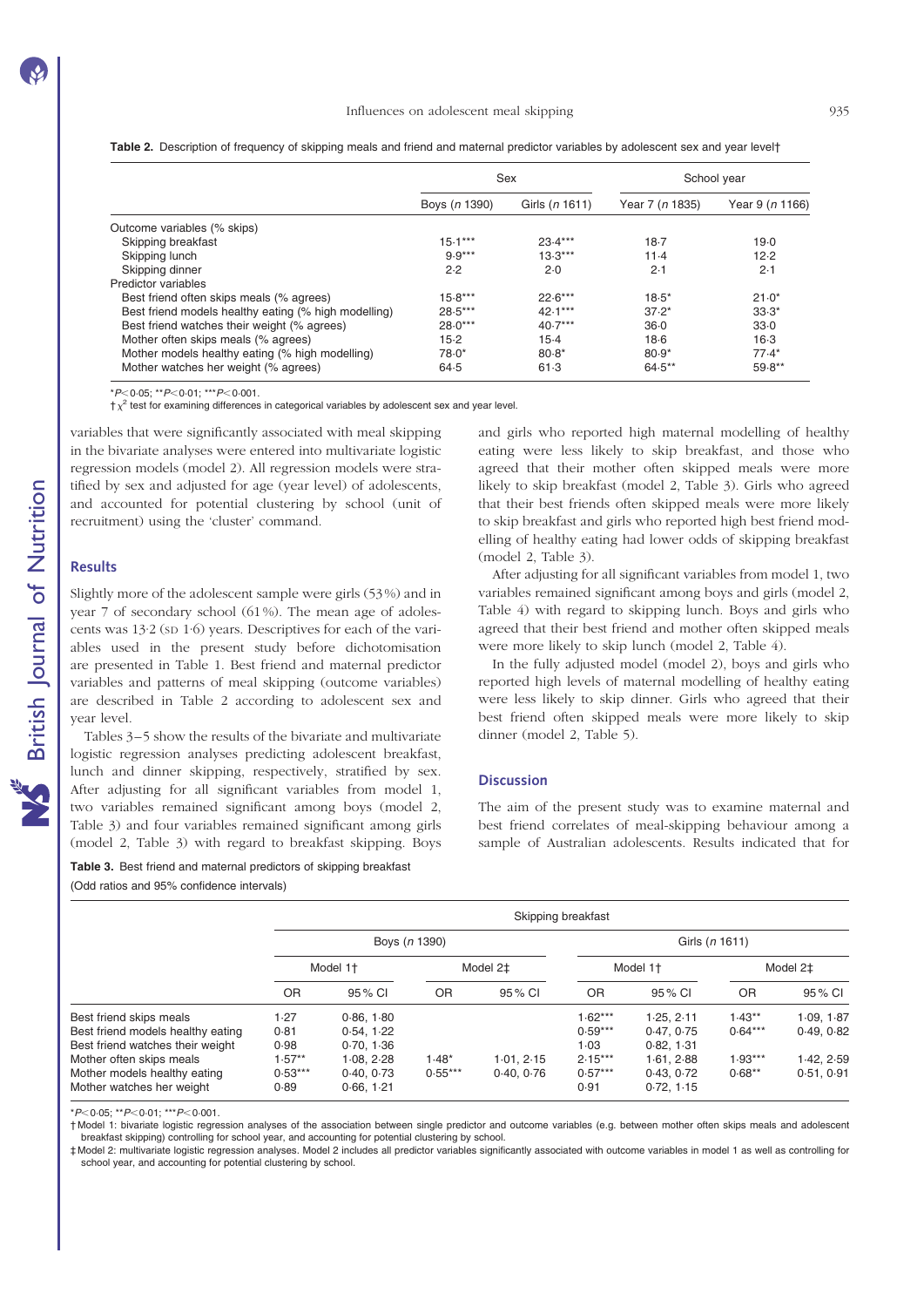#### Table 4. Best friend and maternal predictors of skipping lunch

(Odd ratios and 95% confidence intervals)

|                                   | Skipping lunch       |               |                      |            |                      |                |           |            |  |
|-----------------------------------|----------------------|---------------|----------------------|------------|----------------------|----------------|-----------|------------|--|
|                                   |                      | Boys (n 1390) |                      |            |                      | Girls (n 1611) |           |            |  |
|                                   | Model 1 <sup>+</sup> |               | Model 2 <sup>+</sup> |            | Model 1 <sup>+</sup> |                | Model 2‡  |            |  |
|                                   | <b>OR</b>            | 95 % CI       | <b>OR</b>            | 95 % CI    | <b>OR</b>            | 95 % CI        | OR        | 95 % CI    |  |
| Best friend skips meals           | $2.10***$            | 1.39.3.18     | $2.01***$            | 1.33.3.04  | $2.15***$            | 1.58.2.92      | $1.93***$ | 1.41, 2.65 |  |
| Best friend models healthy eating | 0.88                 | 0.64.1.19     |                      |            | $0.69*$              | 0.52, 0.93     | 0.77      | 0.57.105   |  |
| Best friend watches their weight  | 1.04                 | 0.70, 1.54    |                      |            | 1.06                 | 0.79.142       |           |            |  |
| Mother often skips meals          | $2.15***$            | 1.42.3.26     | $2.05***$            | 1.35, 3.12 | $2.19***$            | 1.56.3.09      | $2.02***$ | 1.43, 2.86 |  |
| Mother models healthy eating      | 0.62                 | 0.38, 1.03    |                      |            | 0.71                 | 0.49.103       |           |            |  |
| Mother watches her weight         | 0.98                 | 0.67.1.41     |                      |            | 1.01                 | 0.76, 1.36     |           |            |  |

 $*P<0.05$ ;  $*P<0.01$ ;  $**P<0.001$ 

† Model 1: bivariate logistic regression analyses of the association between single predictor and outcome variables (e.g. between mother often skips meals and adolescent breakfast skipping) controlling for school year, and accounting for potential clustering by school.

‡ Model 2: multivariate logistic regression analyses. Model 2 includes all predictor variables significantly associated with outcome variables in model 1 as well as controlling for school year, and accounting for potential clustering by school.

boys and girls, perceived maternal meal-skipping behaviour was a consistent positive correlate of skipping breakfast and lunch. The present results further indicated that perceived maternal modelling of healthy eating may protect boys and girls from skipping breakfast and dinner. The present results are consistent with previous research that has shown that maternal modelling of eating behaviours is associated with adolescent eating patterns<sup> $(19,21,22)$ </sup>, particularly restrictive eating behaviours such as fasting and skipping meals $(35)$ .

The present findings demonstrate that maternal correlates of meal-skipping behaviours are transferable to meals that are likely to be consumed without maternal presence (e.g. lunch). For instance, perceived maternal meal skipping may provide a lingering barrier to healthy eating for adolescents at lunchtime. This is consistent with Bandura's social learning theory which highlights that 'whilst most human behaviour is learnt through observational modelling, on later occasions this coded information serves as a guide for action<sup>'(36)</sup>. Perceived maternal modelling of healthy eating behaviour, however, may only play a role in promoting healthy eating among adolescents when the mother is likely to be present for the meal

being consumed, since the present findings showed this correlate was primarily negatively associated with meal skipping at breakfast and dinner. It is also plausible that mothers who model healthy eating (e.g. by consuming fruit and vegetables most days) maintain healthy eating habits (e.g. eating dinner at the table) and a healthy lifestyle generally, and as such, make healthy food available and discourage meal-skipping behaviour. It is also possible that the present findings of an association between mother and adolescent meal-skipping behaviours may be reflective of certain lifestyle patterns whereby mothers who regularly skip meals may have chaotic family schedules where time and availability prevent meals from always being top priority for the family. Even though adolescents become more autonomous with age, the findings of the present study suggest that the influence of mother's eating behaviours on adolescent eating behaviours is important, for both boys and girls, even in environments where the mother may not be present. Given that mothers are key role models for eating and are the primary gatekeepers for food in the home<sup> $(37,38)$ </sup>, nutrition interventions focusing on adolescents may be more effective if they also target mothers.

Table 5. Best friend and maternal predictors of skipping dinner (Odd ratios and 95% confidence intervals)

|                                                                                                                              |                              | Skipping dinner                                      |                      |          |                                   |                                                    |           |            |  |
|------------------------------------------------------------------------------------------------------------------------------|------------------------------|------------------------------------------------------|----------------------|----------|-----------------------------------|----------------------------------------------------|-----------|------------|--|
|                                                                                                                              |                              | Boys (n 1390)                                        |                      |          |                                   | Girls (n 1611)                                     |           |            |  |
|                                                                                                                              | Model 1 <sup>+</sup>         |                                                      | Model 2 <sup>+</sup> |          | Model 1 <sup>+</sup>              |                                                    | Model 2‡  |            |  |
|                                                                                                                              | <b>OR</b>                    | 95 % CI                                              | <b>OR</b>            | 95 % CI  | 0R                                | 95 % CI                                            | <b>OR</b> | 95 % CI    |  |
| Best friend skips meals<br>Best friend models healthy eating<br>Best friend watches their weight<br>Mother often skips meals | 1.97<br>1.22<br>1.11<br>2.09 | 0.88, 4.50<br>0.63, 2.37<br>0.50, 2.44<br>0.92, 4.78 |                      |          | $2.29*$<br>0.57<br>1.21<br>$1-80$ | 1.13.466<br>0.25, 1.30<br>0.60, 2.42<br>0.80, 4.05 | $2.23*$   | 1.09, 4.55 |  |
| Mother models healthy eating<br>Mother watches her weight                                                                    | $0.31***$<br>0.48            | 0.16, 0.62<br>0.23, 1.08                             | $0.31***$            | 0.16.062 | $0.46*$<br>0.74                   | 0.24.0.88<br>0.37, 1.49                            | $0.48*$   | 0.23, 0.96 |  |

 $*P<0.05$ ;  $*P<0.01$ ;  $*P<0.001$ 

† Model 1: bivariate logistic regression analyses of the association between single predictor and outcome variables (e.g. between mother often skips meals and adolescent breakfast skipping) controlling for school year, and accounting for potential clustering by school.

‡ Model 2: multivariate logistic regression analyses. Model 2 includes all predictor variables significantly associated with outcome variables in model 1 as well as controlling for school year, and accounting for potential clustering by school.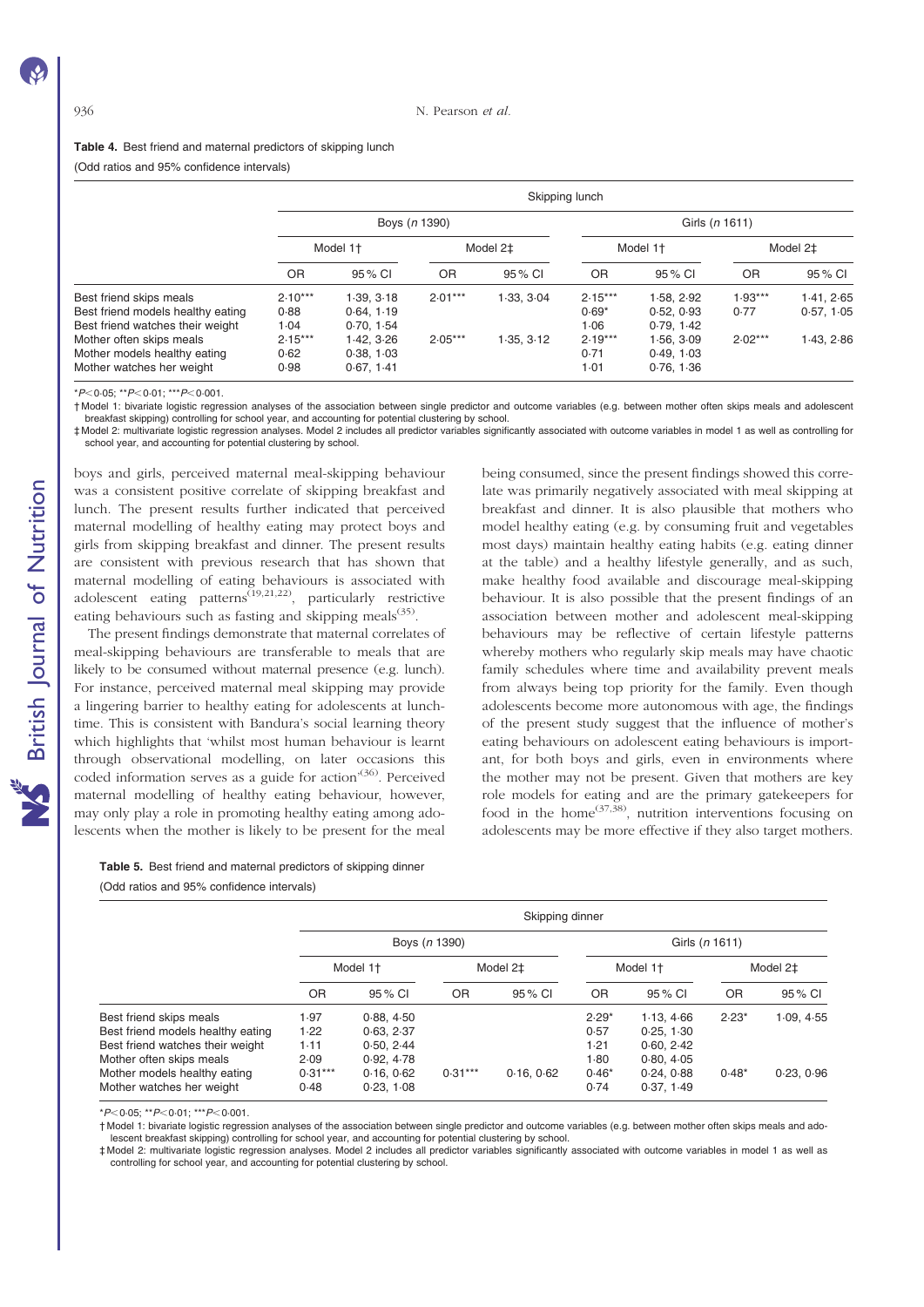Given that Australian adolescents regularly consume their lunch at school, it is unsurprising that those who perceived their best friends to skip meals were more likely to skip lunch. The present findings also show that adolescent girls who perceived their best friend to skip meals were also more likely to skip breakfast and dinner. The influence of peers on eating behaviours is well established in the literature. Previous research has indicated that the eating attitudes and behaviours maintained by friends and peers can influence adolescents' eating behaviours<sup>(39)</sup>. Skipping meals is often a strategy employed for weight reduction, and it is possible that meal-skipping behaviour at lunch is symptomatic of a friendship/peer environment and subculture that emphasises the importance of weight control, joint-dieting and thinness. This is particularly true for girls, who are more likely to value and pursue a thin body as ideal, engage in disordered eating and interact within friendship groups that share similar eating and dieting behaviours<sup> $(40,41)$ </sup>. There is increasing evidence, however, that adolescent boys are also concerned about their bodies and engage in disordered eating strategies, such as skipping meals  $(42,43)$ . The present results provided no evidence, however, that adolescents who perceived their best friend as 'watching their weight' were more likely to skip meals. It is possible that adolescents are able to identify specific and observable behaviour change strategies (i.e. skipping meals) more readily than a more general weight-related pursuit (i.e. 'watching their weight'), the latter possibly representing a more private position that is not as easily recognised between friends.

Perceived modelling of healthy eating by best friend was not associated with meal-skipping behaviours among boys. This finding is consistent with that of previous research<sup>(33,44)</sup>. The findings of the present study, however, showed that perceived modelling of healthy eating by best friend may protect girls from skipping breakfast. It is interesting that perceived modelling of healthy eating by best friends influenced girls' breakfast skipping behaviours, where best friends' presence is unlikely. As friendship groups often share similar eating attitudes and behaviours, and adolescents tend to gravitate towards those who share similar values and health behaviours to themselves, it is possible that girls who perceive their friends to have healthy eating habits maintain healthy eating habits themselves. Future research is warranted to further understand the sex differences in the role of best friend modelling of eating behaviours on adolescent meal skipping.

In considering these findings, it is important to acknowledge the limitations of the study. The reach of the whole study was low (46 %); however, this is comparative to other large-scale longitudinal studies. The generalisability of the results is limited because our sample was drawn from schools in Victoria, Australia and so does not represent the population at large. The large number of adolescent boys and girls selecting 'not sure' response to many of the study questions may have had an impact on the results. All data were collected by self-report and are subject to socially desirable response bias or other misreporting. The cross-sectional study design does not permit causal inferences to be drawn. The strengths of the study include the large regionally diverse sample of adolescents, consideration of both peer and family correlates of multiple meal behaviours.

Acknowledging its limitations, the findings of the present study are important, since little is known about the social influences on meal-skipping patterns of adolescents. Overall, the present results highlight that perceived maternal and best friend eating behaviours are important correlates of skipping meals among adolescent girls and boys. Educating adolescents on how to assess and interpret unhealthy eating behaviours that they observe from significant others may be one nutrition promotion strategy to reduce meal-skipping behaviour. The involvement of mothers is likely to be particularly important in such efforts. Encouraging a peer subculture that promotes regular consumption of meals and educates adolescents on the detrimental impact of meal-skipping behaviour on health may also offer a promising nutrition promotion strategy.

#### Acknowledgements

This study was funded by the Australian Research Council (DP0452044) and the William Buckland Foundation; the National Medical Research Council Senior Research Fellowship (479513 to K. B.); the VicHealth Senior Public Health Research Fellowship to D. C. N. P. carried out the statistical analyses and drafted the paper. L. W. contributed to the drafting of the paper. K. B. was involved in the design and conduct of the study and contributed to the drafting of the paper. D. C. was involved in the design and conduct of the study and contributed to the drafting of the paper. All authors read and approved the final manuscript. There are no conflicts of interest.

#### References

- 1. Barasi ME (2003) Human Nutrition. A Health Perspective. London: Arnold.
- 2. Malina RM, Bouchard C & Bar-Or O (2004) Growth, Maturation and Physical Activity, pp. 49–63, 2nd ed. Champaign, IL: Human Kinetics Europe Ltd.
- Dwyer JT, Evans M, Stone EJ, et al. (2001) Adolescents' eating patterns influence their nutrient intakes. *J Am Diet* Assoc 101, 798-802.
- 4. Story M, Neumark-Sztainer D & French S (2002) Individual and environmental influences on adolescent eating behaviors. J Am Diet Assoc 102, S40-S51.
- 5. Timlin MT, Pereira MA, Story M, et al. (2008) Breakfast eating and weight change in a 5-year prospective analysis of adolescents: project EAT (Eating Among Teens). Pediatrics 121. e<sub>638</sub>-e<sub>645</sub>.
- 6. Siega-Riz AM, Carson T & Popkin B (1998) Three squares or mostly snacks – what do teens really eat? A sociodemographic study of meal patterns. *J Adolesc Health* 22, 29-36.
- Pearson N, Atkin AJ, Biddle SJ, et al. (2010) Parenting styles, family structure and adolescent dietary behaviour. Public Health Nutr 13, 1245-1253.
- 8. Pearson N, MacFarlane A, Crawford D, et al. (2009) Family circumstance and adolescent dietary behaviours. Appetite 52, 668 – 674.